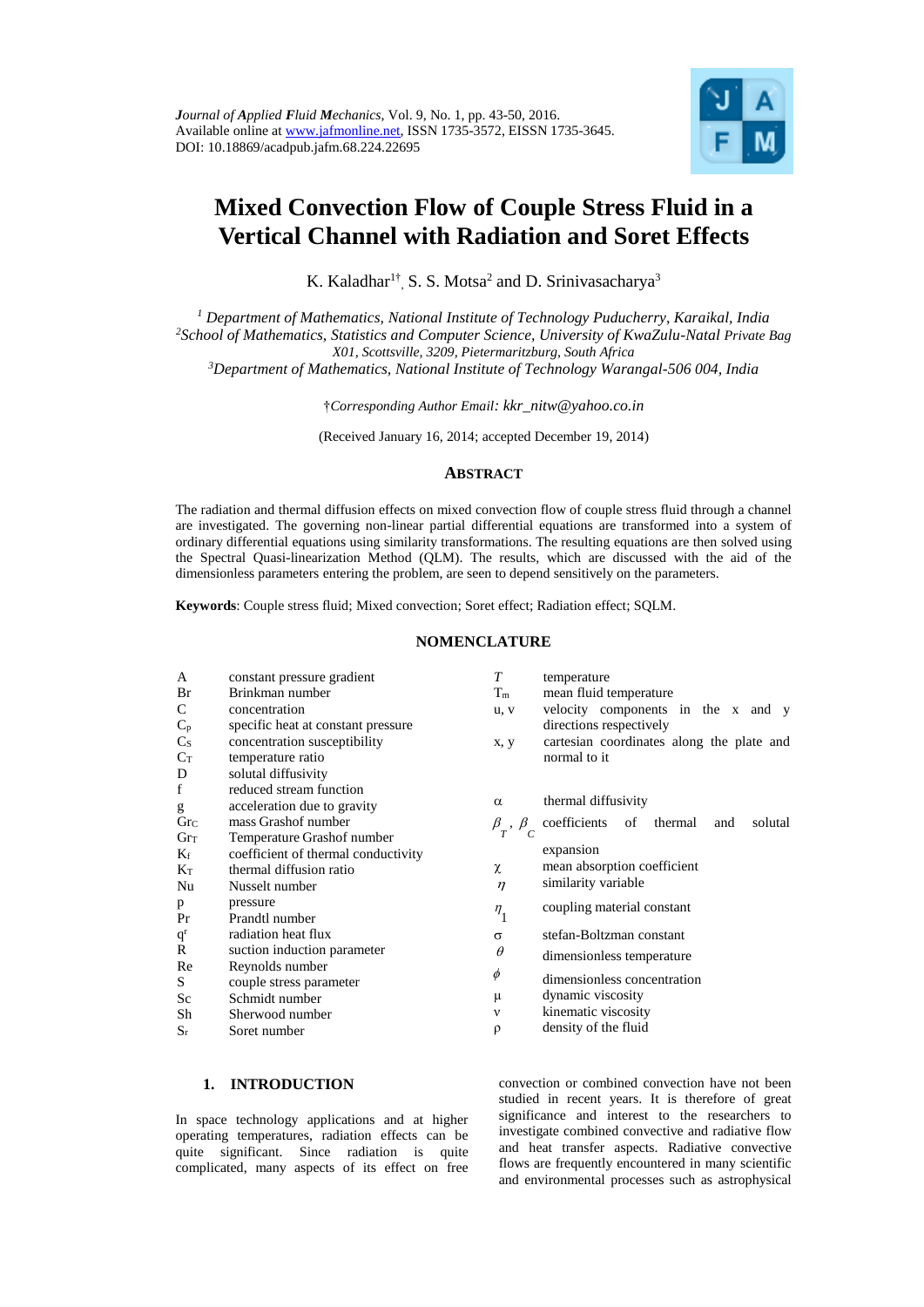flows, water evaporation from open reservoirs, heating and cooling of chambers and solar power technology. Heat transfer by simultaneous radiation and convection has applications in numerous technological problems including combustion, furnace design, the design of high temperature gas cooled in nuclear reactors, nuclear reactor safety, fluidized bed heat exchanger, fire spreads, solar fans, solar collectors, natural convection in cavities, turbid water bodies, photo chemical reactors and many others. Where as mixed convection in vertical parallel-plate channel is relevant to a wide range of applications such as the cooling of electronic equipments in which circuit cards containing heat generating electronic devices are arrayed to form vertical channels, the design of solar panels, energy efficient buildings, heat removal in nuclear technology, and a host of others. The combined radiation and mixed convection from a vertical wall with suction/injection in a non- Darcy porous medium was studied by Murthy *et al*. (2004). Grosan and Pop (2004) considered the effect of thermal radiation on fully developed mixed convection flow in a vertical channel. Raptis (2009) studied the influence of radiation on free convection flow through a porous medium. Mahfooz and Hossain (2012) presented a numerical study of conduction radiation effect on transient natural convection with thermophoresis. Most recently, radiation effects on mixed convection about a cone embedded in a porous medium filled with a nanofluid have been presented numerically by Chamkha *et al*. (2013). The diffusion of mass due to temperature gradient is called Soret or thermodiffusion effect and this effect might become significant when large density differences exist in the flow regime. For example, Soret effect can be significant when species are introduced at a surface in fluid domain, with a density lower than the surrounding fluid. The Soret parameter has been utilized for isotope separation and in a mixture between gases with very light molecular weight  $(N_2, He)$  and of medium molecular weight  $(N_2, air)$ . Dursunkaya and Worek (1992) studied diffusionthermo and thermal-diffusion effects in transient and steady natural convection from a vertical surface, whereas Kafoussias and Williams (1995) presented the same effects on mixed convective and mass transfer steady laminar boundary layer flow over a vertical flat plate with temperature dependent viscosity. Cheng (2009) studied the Soret and Dufour effects on natural convection heat and mass transfer from a vertical cone in a porous medium. Maleque (2010) examined the Dufour and Soret effects on unsteady MHD convective heat and mass transfer flow due to a rotating disk. Pal and Mondal (2011) analyzed the MHD non-Darcian mixed convection over a non-linear stretching sheet with Soret - Dufour effects with chemical reaction. Recently, Srinivasacharya and Kaladhar (2013) have investigated the Soret and Dufour effects on free convection flow of a couple stress fluid in a vertical channel with chemical reaction. Most recently, they (Srinivasacharya and Kaladhar (2014)) presented the chemical reaction, Soret and Dufour effects on mixed convection flow of couple stress fluid between vertical parallel plates.

Understanding and modeling the flows of non-Newtonian fluids are of both fundamental and practical significance in the industrial and engineering applications. With the growing importance of non- Newtonian fluids in modern technology and industries, the investigations on such fluids are desirable. The theory of polar fluids and related theories are models for fluids whose microstructure is mechanically significant. The micro-continuum theory of couple stress fluid proposed by Stokes (1966), defines the rotational field in terms of the velocity field for setting up the constitutive relationship between the stress and strain rate. Also, the study of a couple stress fluids is very useful in understanding various physical problems because it possesses the mechanism to describe rheological complex fluids such as liquid crystals and human blood. The rheological characteristics of such fluids are important in the flows of nuclear fuel slurries, lubrication with heavy oils and greases, paper coating, plasma and mercury, fossil fuels, polymers etc. In view of applications, Sunil and Devi (2012) described the global stability for thermal convection in a couple stress fluid saturating in a porous medium with temperature-pressure dependent viscosity using Galerkin method. Srinivasacharya and Kaladhar (2011, 2012) discussed the convection flow of couple stress fluid with Hall and Ion-slip effects in different geometries. Recently, Muthuraj *et al*. (2013) have studied the heat and mass transfer effects on MHD flow of a couple-stress fluid in a horizontal wavy channel with viscous dissipation and porous medium. Most recently Hayat *et al*. (2013) analyzed the stagnation point flow of couple stress fluid with melting heat transfer and the analytical study of Hall and Ion-slip effects on mixed convection flow of couple stress fluid between parallel disks have been presented by Srinivasacharya and Kaladhar (2013).

In this paper, the mixed convection flow of a couple stress fluid is investigated through a vertical channel in presence of thermal radiation and Soret effect. The Spectral quasilinearization method is employed to solve the nonlinear problem. The quasilinearization method was proposed by Bellman and Kalaba (1965) as a generalization of the Newton-Raphson method. Mandelzweig and his coworkers Krivec and Mandelzweig (2001); Mandelzweig and Tabakin (2001); Mandelzweig (2005) have extended the application of the quasilinearization method to a wide variety of nonlinear BVPs and established that the method converges quadratically. Most recently, the accuracy and validity of the Spectral quasilinearization schemes is presented by Motsa and Sibanda (2013). The behavior of emerging flow parameters on the velocity, temperature and concentration is discussed.

## **2. MATHEMATICAL FORMULATION**

The Consider a steady fully developed laminar mixed convection flow of a couple stress fluid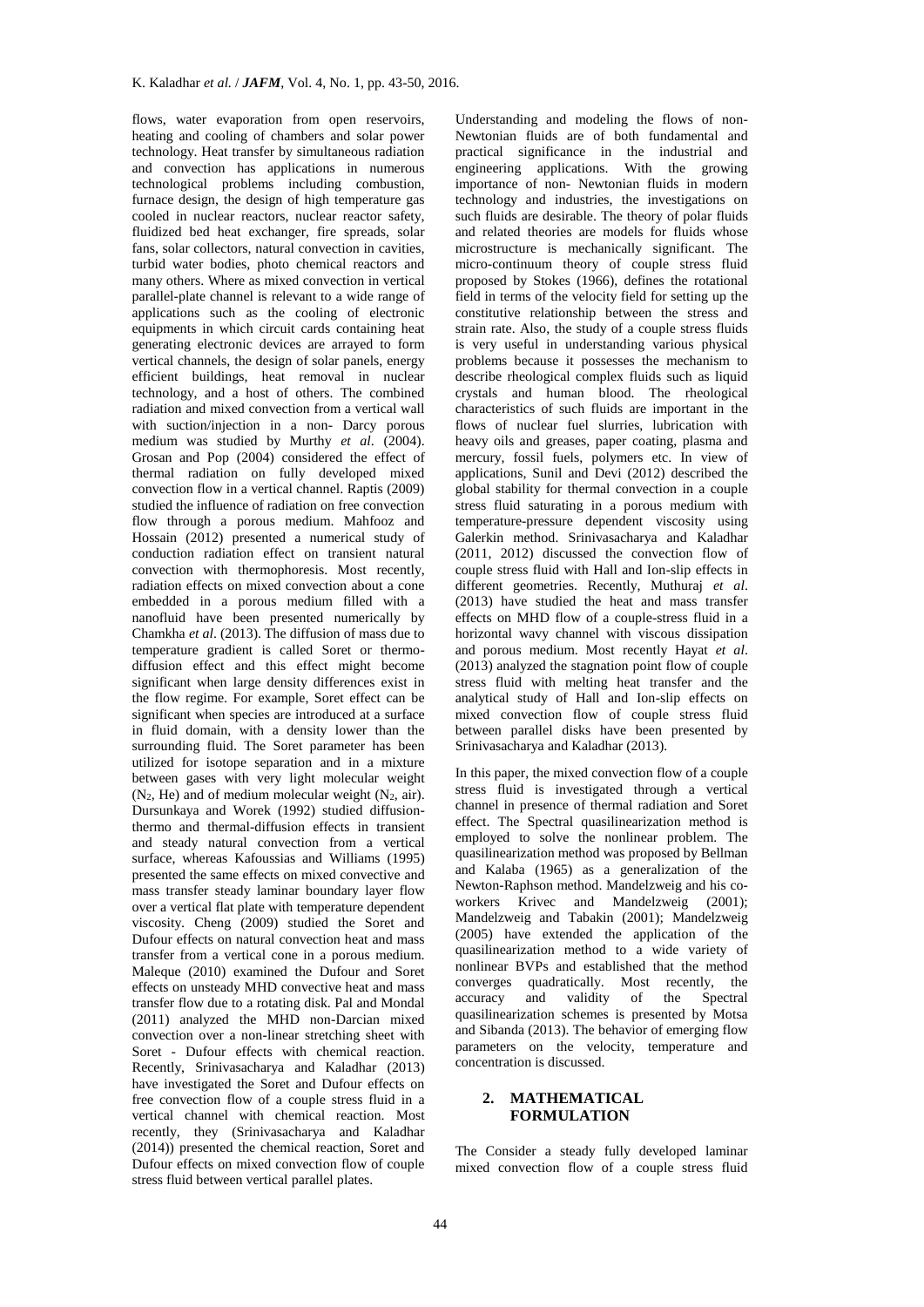between two permeable vertical plates distance 2*d* apart. Choose the coordinate system such that *x* axis be taken along vertically upward direction through the central line of the channel, *y* is perpendicular to the plates and the two plates are infinitely extended in the direction of *x*. The plate *y*  $= -d$  has given the uniform temperature  $T_1$  and concentration  $C_1$ , while the plate  $y = d$  is subjected to a uniform temperature  $T_2$  and concentration  $C_2$ . Since the boundaries in the *x* direction are of infinite dimensions, without loss of generality, we assume that the physical quantities depend on *y* only. The fluid properties are assumed to be constant except for density variations in the buoyancy force term. In addition, the thermo diffusion with thermal radiation effects considered. The flow is a mixed convection flow taking place under thermal buoyancy and uniform pressure gradient in the flow direction. The flow configuration and the coordinates system are shown in Figure 1. The fluid velocity *u* is assumed to be parallel to the *x*-axis, so that only the *x*-component *u* of the velocity vector does not vanish but the transpiration cross-flow velocity  $v_0$  remains constant, where  $v_0 < 0$  is the velocity of suction and  $v_0 > 0$  is the velocity of injection.



**Fig. 1. Physical model and coordinate system.**

With the above assumptions and Boussinesq approximations with energy and concentration, the equations governing the steady flow of an incompressible couple stress fluid are

$$
\frac{\partial v}{\partial y} = 0\tag{1}
$$

$$
\rho v_0 \frac{\partial u}{\partial y} = \mu \frac{\partial^2 u}{\partial y^2} - \eta_1 \frac{\partial^4 u}{\partial y^4} - \frac{\partial p}{\partial x} + \rho g \beta_T (T - T_1) + \rho g \beta_C (C - C_1)
$$
\n(2)

$$
v_0 \frac{\partial T}{\partial y} = \alpha \frac{\partial^2 T}{\partial y^2} - \frac{1}{\rho C_p} \frac{\partial q^r}{\partial y}
$$
  
+  $2 \frac{v}{C_p} \left(\frac{\partial u}{\partial y}\right)^2 + \frac{\eta_1}{\rho C_p} \left(\frac{\partial^2 u}{\partial y^2}\right)^2$   

$$
v_0 \frac{\partial C}{\partial y} = D \frac{\partial^2 C}{\partial y^2} + \frac{DK_T}{T_m} \frac{\partial^2 T}{\partial y^2}
$$
 (4)

where *u* is the velocity component along *x* direction,  $\rho$  is the density,  $g$  is the acceleration due to gravity, *p* is the pressure,  $\mu$  is the coefficient of viscosity,  $\beta_T$  is the coefficient of thermal expansion,  $\beta_c$  is the coefficient of solutal expansion,  $\alpha$  is the thermal diffusivity, *D* is the mass diffusivity, *C<sup>P</sup>* is the specific heat capacity, *C<sup>S</sup>* is the concentration susceptibility,  $T_m$  is the mean fluid temperature,  $K_T$ is the thermal diffusion ratio,  $K_f$  is the coefficient of thermal conductivity,  $\eta_l$  is the additional viscosity coefficient which specifies the character of couplestresses in the fluid and  $q<sup>r</sup>$  is the radiation heat flux, We assume that  $q<sup>r</sup>$  under the Rosseland approximation has the following form:

$$
q^r = -\frac{4\sigma}{3\chi} \frac{\partial T^4}{\partial y} \tag{5}
$$

where  $\sigma$  is the Stefan-Boltzman constant,  $\chi$  is the mean absorption coefficient

The boundary conditions are

$$
u=0 \t at \t y=\pm d \t (6a)\n uyy=0 \t at \t y=\pm d \t (6b)
$$

$$
T=T_1, C=C_1 \text{ at } y=d
$$
\n
$$
T=T_2, C=C_2 \text{ at } y=d
$$
\n(6c)

\n(6d)

The boundary condition (6a) corresponds to the classical no-slip condition from viscous fluid dynamics. The boundary condition (6b) implies that the couple stresses are zero at the plate surfaces. Introducing the following similarity transformations

 $y = \eta d, u = u_0 f, T - T_1 = (T_2 - T_1)\theta$ 

$$
C - C_1 = (C_2 - C_1)\varphi, p = \frac{\mu u_0}{d^2}P
$$
\n(7)

in equations  $(2)$  -  $(4)$ , we get the following nonlinear system of differential equations

$$
S^{2} f^{(iv)} - f'' + Rf' - \frac{Gr_{\overline{L}}}{Re} \theta
$$
  

$$
- \frac{Gr_{\overline{C}}}{Re} \varphi + A = 0
$$
 (8)

$$
\theta'' - R \Pr \theta' + \frac{4}{3} R_d \left[ (C_T + \theta) \right] + 2 B r (f')^2 + S^2 B r (f'')^2 = 0
$$
\n(9)

$$
\varphi'' - RSc \varphi' + S_r Sc \theta'' = 0 \tag{10}
$$

where primes denote differentiation with respect to  $η$  alone,  $Re = \frac{u_0 d}{v}$  is the Reynolds number,  $R = \frac{v_0 d}{V}$  is the suction/induction parameter,  $T - T_2 - T_1$  $C_T = \frac{T_1}{T_2 - T_1}$  is the temperature ratio,  $A = \frac{dP}{dx}$  is pressure gradient,  $Gr_T = \frac{g\beta_T(T_2 - T_1)d^3}{r^2}$ V  $=\frac{8PT(12-1)/a}{2}$  is the temperature Grashof number,  $Gr_C = \frac{g\beta_T(C_2 - C_1)d^3}{2}$ V  $=\frac{8PT(C_2-C_1)u}{2}$  is the mass Grashof number,  $Pr = \frac{\mu C_p}{T}$ *T C K*  $=\frac{\mu C_P}{T}$  is the Prandtl number,  $Sc = \frac{D}{D}$  $=\frac{V}{R}$  is the Schmidth number,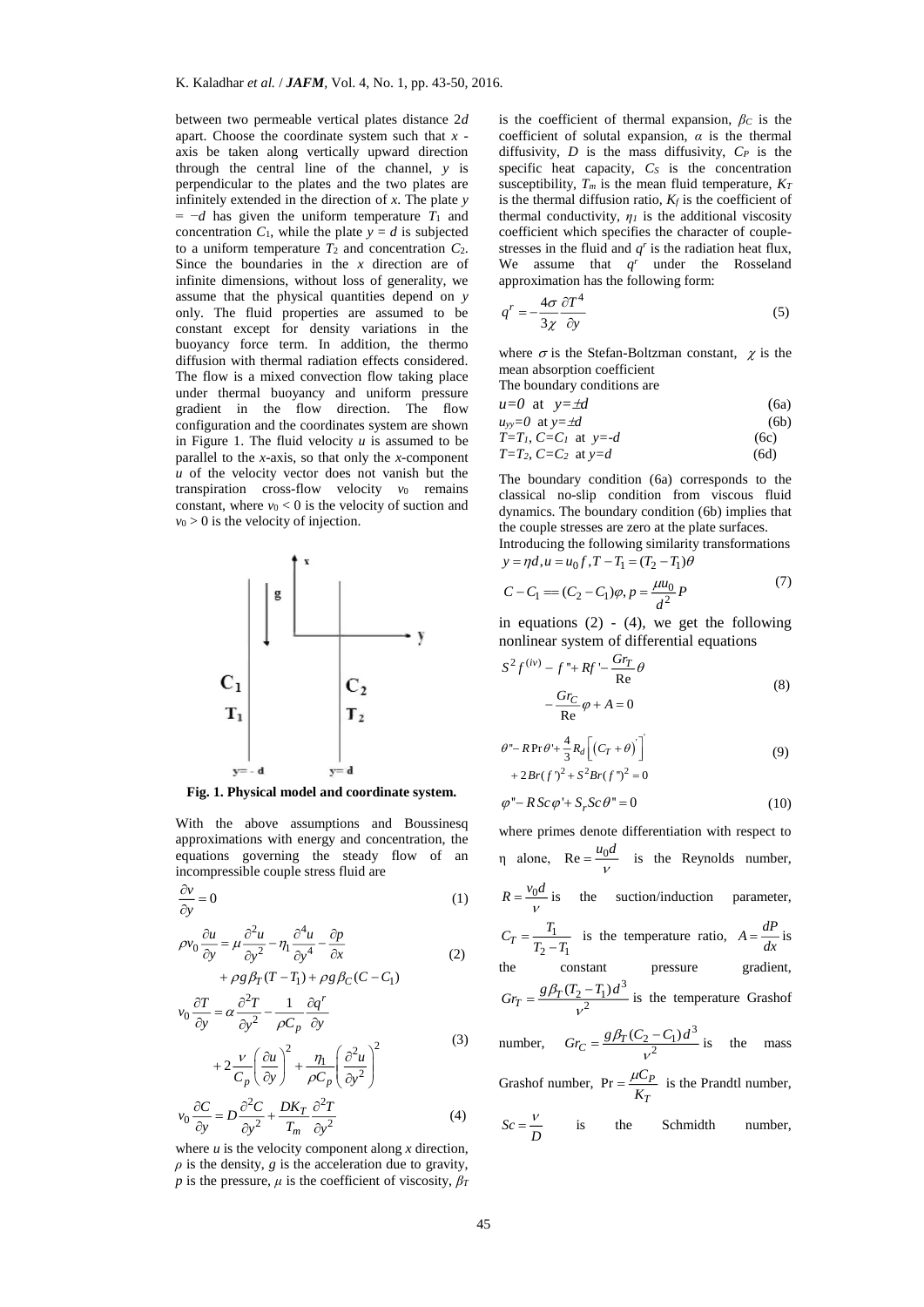$$
R_d = \frac{4\sigma (T_2 - T_1)^3}{K_T \chi}
$$
 is the radiation parameter,

$$
Br = \frac{\mu v^2}{K_T d^2 (T_2 - T_1)}
$$
 is the Brinkman number,

$$
S_r = \frac{DK_T(T_2 - T_1)}{vT_m(C_2 - C_1)} \quad \text{is} \quad \text{the} \quad \text{Soret} \quad \text{number},
$$

$$
S = \frac{1}{d} \sqrt{\frac{\eta_1}{\mu}}
$$
 is the couple stress parameter.

Boundary conditions (6) in terms of *f, θ,*  become

$$
f = 0, f' = 0, \theta = 0, \varphi = 0 \text{ at } \eta = -1
$$
  

$$
f = 0, f'' = 0, \theta = 1, \varphi = 1 \text{ at } \eta = 1
$$
 (11)

The physical quantities of interest in this problem are the skin friction coefficient, the Nusselt number and the Sherwood number. The shearing stress, heat, mass fluxes at the vertical plate surfaces can be obtained from

$$
\tau_{w} = \mu \frac{\partial u}{\partial y}\Big|_{y=\pm d}, q_{m} = \left[-D \frac{\partial C}{\partial y}\right]_{y=\pm d}
$$
\n
$$
q_{w} = \left[-K_{f} \frac{\partial T}{\partial y} + q^{r}\right]_{y=\pm d}
$$
\n(12)

The non-dimensional shear stress  $C_f = \frac{V_w}{\rho u_0^2}$ τ  $=\frac{v_w}{\rho u_0^2}$ , the

Nusselt number 
$$
Nu = \frac{q_w d}{K_f (T_2 - T_1)}
$$
 and the

Sherwood number  $Sh = \frac{q_m c}{D(C_2 - C_1)}$  $Sh = \frac{q_m d}{D(C_2 - C_1)}$  are given by

$$
\begin{aligned}\n\text{Re}\,C_{f_1} &= 2f'(-1), \text{Re}\,C_{f_2} = 2f'(1) \\
Nu_{1,2} &= -\left[1 + \frac{4}{3}\left(C_T + \theta\right)^3\right]\theta\Big|_{\eta = -1,1} \\
Sh_{1,2} &= -\varphi\Big|_{\eta = -1,1}\n\end{aligned}\n\tag{13}
$$

Effect of the various parameters involved in the investigation on these coefficients is discussed in the following section.

## **3. THE SPECTRAL QUASI-LINEARISATION (QLM)SOLUTION OF THE PROBLEM**

 $\frac{1}{2}$  is the radiation parameter,<br>  $\frac{1}{(1)}$  is the Brinkman number,<br>  $\frac{1}{(1)}$  is the Soret number,<br>
couple stress parameter.<br>
titions (6) in terms of f,  $\theta$ ,  $\phi$ <br>  $\varphi = 0$  at  $\eta = 1$ <br>  $\varphi = 1$  at  $\eta = 1$ <br>
mittie In this section, we introduce the quasi-linearisation (QLM) method for solving the governing system of equations (8) - (10) subject to the boundary conditions (11). The quasilinea- risation technique is essentially a generalized Newton- Raphson Method that was originally used by Bellman and Kalaba (1965) for solving functional equations applying the QLM on (8) - (10) gives the following iterative sequence of linear differential equations;

$$
S^{2} f_{r+1}^{iv} - f_{r+1}^{v} + Rf_{r+1}^{v} - \frac{Gr_{T}}{Re} \theta_{r+1}
$$
  
- 
$$
\frac{Gr_{C}}{Re} \varphi_{r+1} = -A
$$
 (14)

$$
a_{1,r}f_{r+1}^{*} + a_{2,r}f_{r+1}^{'} + a_{3,r}\theta_{r+1}^{*} + a_{4,r}\theta_{r+1}^{'} + a_{5,r}\theta_{r+1} = a_{6,r}
$$
\n
$$
(15)
$$

$$
\varphi_{r+1}^{\dagger} - RSc \varphi_{r+1}^{\dagger} + S_r Sc \vartheta_{r+1}^{\dagger} = 0 \tag{16}
$$

where the coefficients  $a_{s,r}$  ( $s = 1, 2, \ldots, 6$ ) are known functions (from previous calculations) and are defined as

$$
a_{1,r} = 2S^2 Brf_r^r, a_{2,r} = 4Brf_r^r
$$
  
\n
$$
a_{3,r} = 1 + \frac{4}{3} R d (C_T + \theta_r)^3
$$
  
\n
$$
a_{4,r} = -R \Pr + 8R d (C_T + \theta_r)^2 \theta_r^r
$$
  
\n
$$
a_{5,r} = 8R d (C_T + \theta_r) (\theta_r^r)^2 + 4R d (C_T + \theta_r)^2 \theta_r^r
$$
  
\n
$$
a_{6,r} = -4R d (C_T + \theta_r)^2 (\theta_r^r)^2 + S^2 Br (f_r^r)^2
$$
  
\n
$$
-8R d (C_T + \theta_r) (\theta_r^r)^2 \theta_r^r
$$
  
\n
$$
-(C_T + \theta_r)^2 \theta_r^r \theta_r + 12Br (f_r^r)^2
$$

It must be pointed out that the above system  $(14)$  – (16) constitute a linear system of coupled differential equations with variable coefficients and can be solved iteratively using any numerical method for  $r = 1, 2, 3, \ldots$  In this work, as will be discussed below, the Chebyshev pseudo-spectral method was used to solve the QLM scheme (14) – (16). Starting from a given set of initial approximations  $f_0$ ,  $\theta_0$ ,  $\phi_0$ , the iteration schemes (14 -16) can be solved iteratively for  $f_{r+1}(\eta)$ ,  $\theta_{r+1}(\eta)$ ,  $\phi_{r+1}(\eta)$  when  $r = 0, 1, 2, ...$  To solve equation (14) – (16) we discretize the equation using the Chebyshev spectral collocation method. The basic idea behind the spectral collocation method is the introduction of a differentiation matrix *D* which is used to approximate the derivatives of the unknown functions  $f(\eta)$ ,  $\theta(\eta)$  and  $\phi(\eta)$  at the collocation points  $\eta_j = Cos \frac{J\pi}{N_x}$  $\cos \frac{j\beta}{N}$  $\eta_i = \cos \frac{j\pi}{l}$  (*j* = 0, 1, 2... *N<sub>x</sub>*) as the matrix

vector product

$$
\left. \frac{df}{d\eta} \right|_{\eta = \eta_j} = \sum_{k=0}^{N_x} D_{jk} f(\eta_k) = DF,
$$
\n(17)\n  
\n $j = 0, 1, ..., N_x$ 

where  $N<sub>x</sub> + 1$  is the number of collocation points, and  $F = \left[ f(\eta_0), f(\eta_1), \dots, f(\eta_x) \right]^T$  is the vector function at the collocation points. Similar vector functions corresponding to  $\phi$  and  $\theta$  are denoted by  $\Phi$  and  $\Theta$ , respectively. Higher order derivatives are

obtained as powers of **D**, that is  
\n
$$
f^{(p)} = D^p F, \varphi^{(p)} = D^p \Phi, \theta^{(p)} = D^p \Theta
$$
\n(18)

where *p* is the order of the derivative. The matrix *D* is of size  $(N_x + 1) \times (N_x + 1)$  and its entries are defined in (Canuto *et al*. 1988; Trefethen 2000). Thus, applying the spectral method as described above on Eqs.  $(14)$ - $(16)$  gives

$$
\begin{bmatrix} A_{1,1} & A_{1,2} & A_{1,3} \ A_{2,1} & A_{2,2} & A_{2,3} \ A_{3,1} & A_{3,2} & A_{3,3} \end{bmatrix} \begin{bmatrix} F_{r+1} \\ \Theta_{r+1} \end{bmatrix} = \begin{bmatrix} K_1 \\ K_2 \\ K_3 \end{bmatrix}
$$
 (19)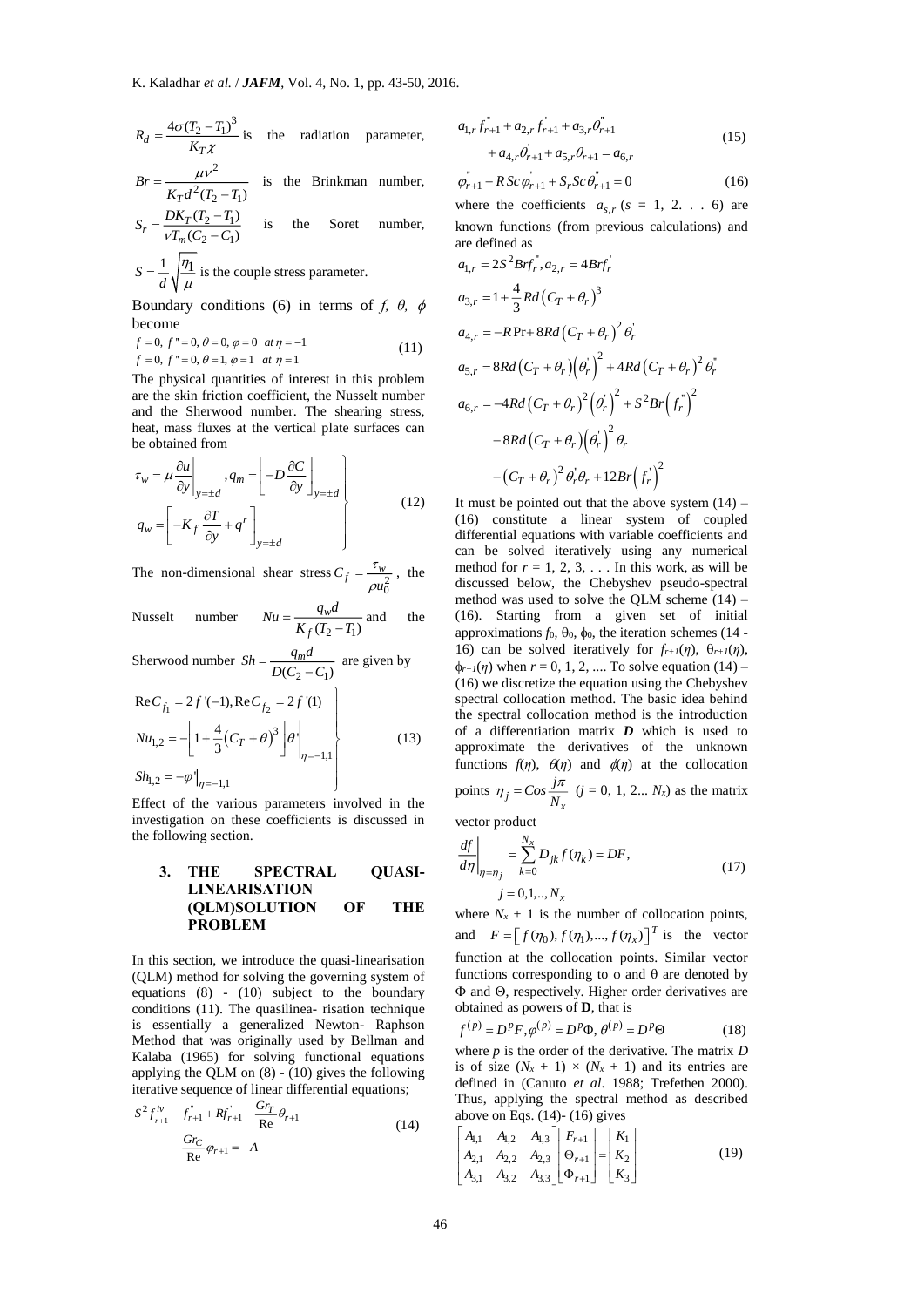where

$$
A_{1,1} = S^2 D^4 - D^2 + \text{Re } D, A_{1,2} = -I,
$$
  
\n
$$
A_{1,3} = -NI, A_{2,1} = a_{1,r}D^2 + a_{2,r}D,
$$
  
\n
$$
A_{2,2} = a_{3,r}D^3 + a_{4,r}D + a_{5,r}, A_{2,3} = O,
$$
  
\n
$$
A_{3,1} = O, A_{3,2} = SrScD^2, A_{3,3} = D^2 - \text{Re }ScD,
$$
  
\n
$$
K_1 = O_1, K_2 = a_{6,r}, K_3 = O_1
$$

the matrices  $a_{s,r}$  denoted that the vector  $a_{s,r}$  ( $s = 1$ , 2) is placed on the main diagonal of a matrix of size  $(N_x+1)\times(N_x+1)$ , *I* is a  $(N_x+1)\times(N_x+1)$  identity matrix, **O** is a  $(N_x+1) \times (N_x+1)$  matrix of zeros, and  $\mathbf{O}_1$  is a  $(N_x+1)\times 1$  vector. The approximate solutions for  $f$ ,  $\theta$  and  $\phi$  are obtained by solving the matrix system (19).

#### **4. RESULTS AND DISCUSSION**

The solutions for  $f(\eta)$ ,  $\theta(\eta)$  and  $\phi(\eta)$  have been computed and shown graphically in Figs. 2 to 10. The effects of radiation parameter (*Rd*), Soret parameter (*Sr*), couple stress fluid parameter (*S*) and the temperature ration (*CT*) have been discussed. To study the effect of *Rd*, *Sr*, *C<sup>T</sup>* and *S*, computations were carried out by taking  $Pr = 0.7$ ,  $Gr_T = Gr_C = 10$ ,  $Re = 2$ ,  $R=2$ ,  $Br = 0.1$ ,  $Sc = 0.7$ ,  $Cr = 0.1$  and  $A=1$ .



**Fig. 2. Radiation parameter (***Rd***) effect on** *f* **at** *S***=0.5,** *Sr***=0.5.**



Figures 2 to 4 represent the effect of radiation parameter Rd on  $f(\eta)$ ,  $\theta(\eta)$  and  $\phi(\eta)$ . It can be seen from these figures that the velocity  $f(\eta)$  increase with an increase in the parameter *Rd*. This implies

that the radiation have a retarding influence on the mixed convection flow. The dimensionless temperature increases as *Rd* increases. The effect of radiation parameter *Ra* is to increase the temperature significantly in the flow region. The increase in radiation parameter means the release of heat energy from the flow region and so the fluid temperature increases. The concentration  $\phi(\eta)$ decreases with an increase in the parameter *Rd*.



*S***=0.5,** *Sr***=0.5**

Figure 5 displays the effect of the thermal diffusion parameter *Sr* on  $f(\eta)$ . It can be observed that the velocity  $f(\eta)$  decreases with an increase in the parameter Sr. Fig. 6 depicts the variation of temperature with *Sr*. The temperature  $\theta(\eta)$ decreases with an increase in the parameter *Sr*.<br>Figure 7 demonstrates the dimensionless Figure 7 demonstrates the dimensionless concentration for different values of Soret number *Sr*. It is seen that the concentration of the fluid increases with the increase of Soret number. The present analysis shows that the flow field is appreciably influenced by the Soret number.



Figures 8 to 10 indicate the effect of the couple stress fluid parameter S on  $f(\eta)$ ,  $\theta(\eta)$  and  $\phi(\eta)$ . As the couple stress fluid parameter *S* increases, the velocity  $f(\eta)$  decreases. It is also clear that the temperature  $θ(η)$  decreases with an increase in *S*. It can be noted that the velocity in case of couple stress fluid is less than that of a Newtonian fluid case.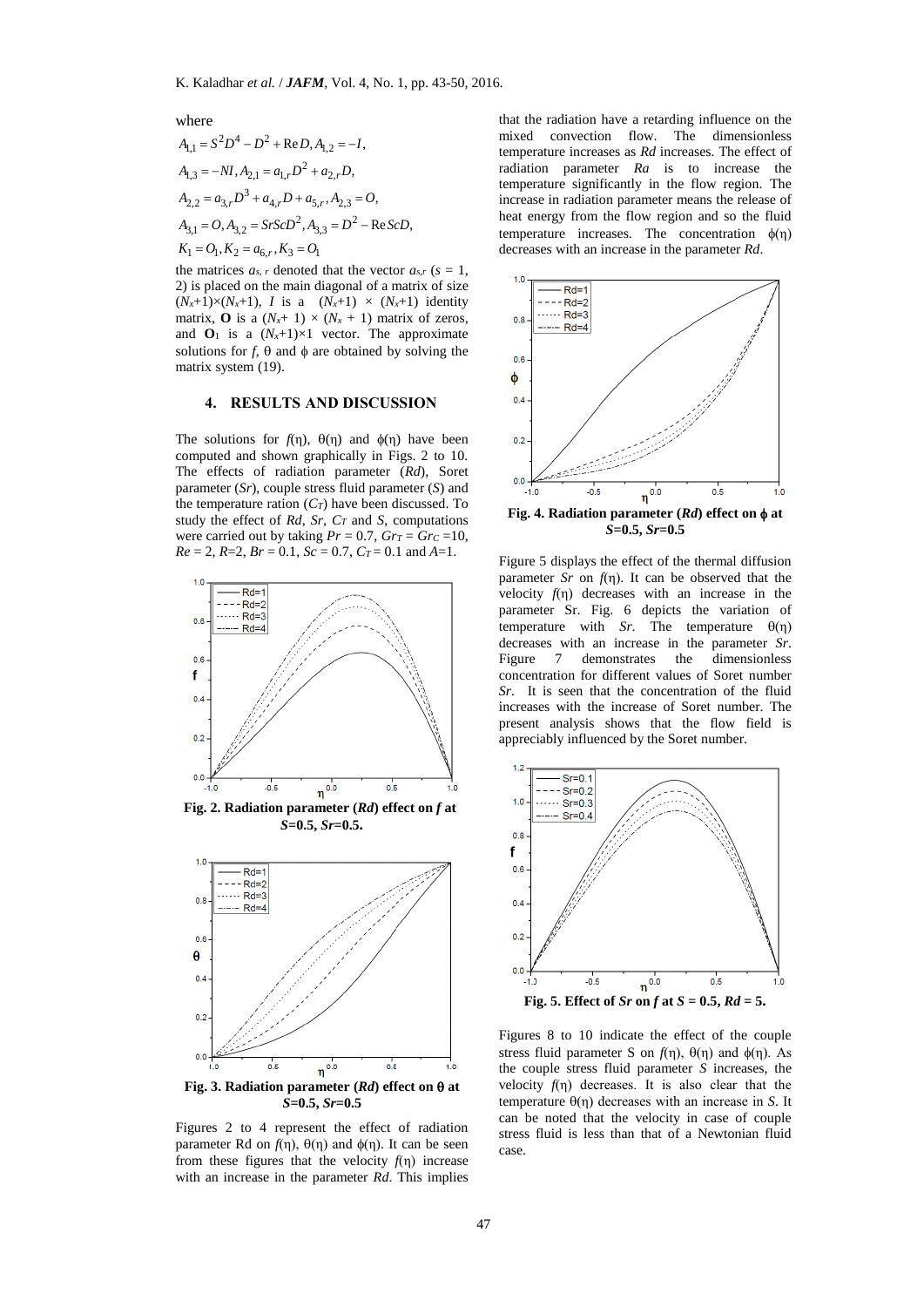





**Fig. 8.** *S* **Effect on** *f* **at** *Rd* **= 1,** *Sr* **= 1.**



Thus, the presence of couple stresses in the fluid decreases the velocity and temperature. It can be seen from Fig. 10 that the concentration of the fluid increases with the increase of couple stress fluid

parameter *S*.

Figure 11 displays the effect of the temperature ration  $C_T$  on  $f(\eta)$ . It can be observed that the velocity  $f(\eta)$  increases with an increase in the parameter *CT*. Fig. 12 depicts the variation of temperature with  $C_T$ . The temperature  $\theta(\eta)$ increases with an increase in the parameter *CT*. Figure 13 demonstrates the dimensionless concentra- tion for different values of temperature ratio  $C_T$ . It is seen that the concentration of the fluid decreases with the increase of *CT*. The present analysis shows that the flow field is appreciably influenced by the temperature ratio *CT*.



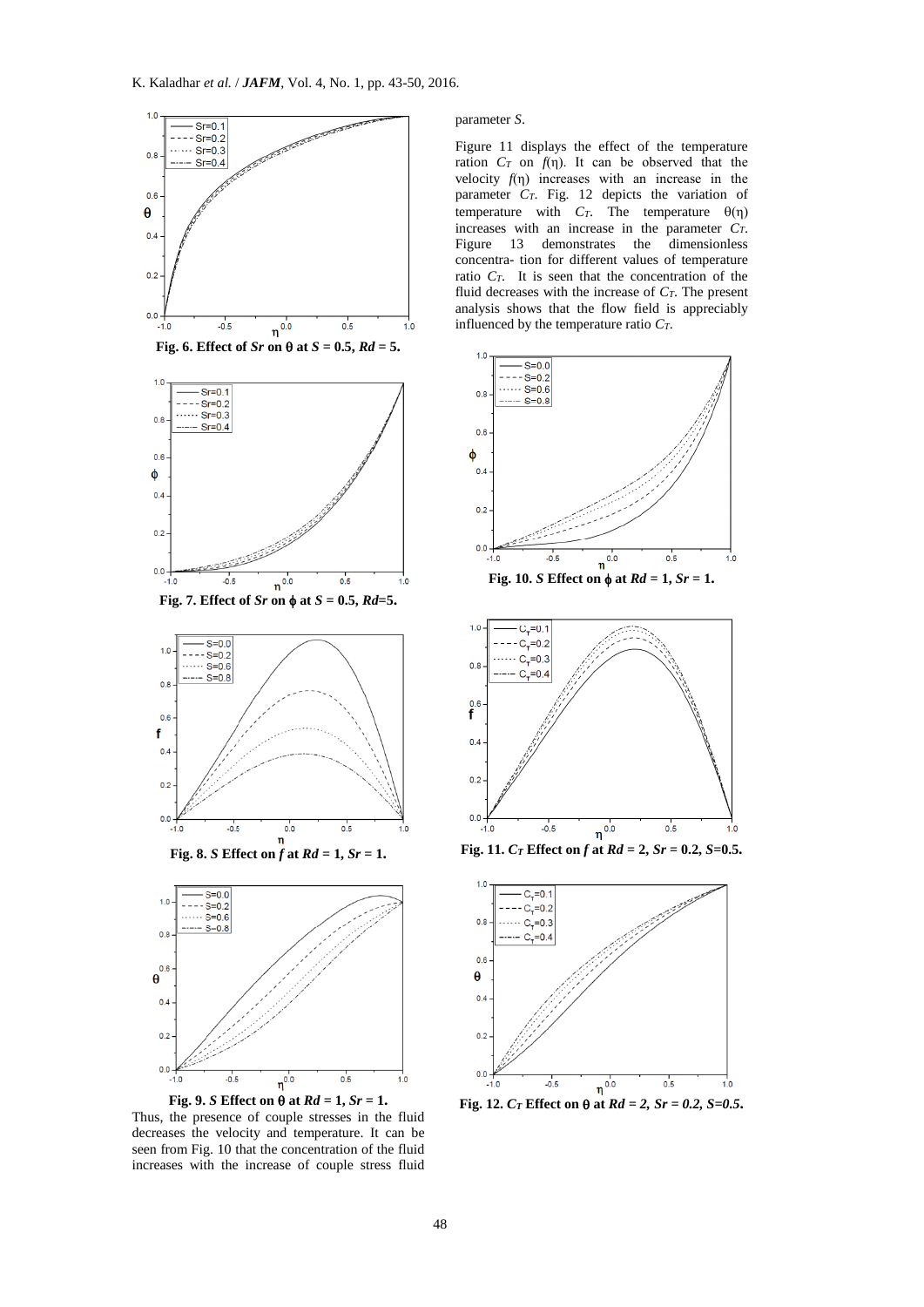| Sr  | Rd             | S   | $f(-1)$ | f(1)      | $\theta$ '(-1) | $\theta(1)$ | $\phi'(-1)$ | $\phi'(1)$ |
|-----|----------------|-----|---------|-----------|----------------|-------------|-------------|------------|
| 0.2 | 5              | 0.5 | 1.1851  | $-2.2831$ | $-1.0773$      | $-1.6564$   | 0.0434      | 1.5697     |
| 0.4 | 5              | 0.5 | 1.1240  | $-2.1993$ | $-1.0557$      | $-1.6996$   | 0.0009      | 1.6464     |
| 0.6 | 5              | 0.5 | 1.0651  | $-2.1184$ | $-1.0358$      | $-1.7397$   | $-0.0372$   | 1.7210     |
| 1   | 1              | 0.5 | 0.7820  | $-1.7974$ | $-0.2601$      | $-1.1823$   | 0.2070      | 1.4906     |
| 1   | $\overline{c}$ | 0.5 | 0.8757  | $-1.9080$ | $-0.4122$      | $-1.2642$   | 0.1745      | 1.6677     |
| 1   | 3              | 0.5 | 0.9218  | $-1.9497$ | $-0.5919$      | $-1.4148$   | 0.1062      | 1.7624     |
| 1   | 5              | 0.2 | 0.9443  | $-2.3764$ | $-1.0179$      | $-1.7108$   | $-0.1118$   | 1.8747     |
| 1   | 5              | 0.4 | 0.9045  | $-2.3764$ | $-0.9791$      | $-1.8941$   | $-0.0910$   | 1.8556     |
| 1   | 5              | 0.6 | 0.7434  | $-1.1481$ | $-0.9381$      | $-2.0097$   | $-0.0682$   | 1.8417     |

**table 1 Effects of skin friction coefficient, heat and mass transfer rates for various values of** *Sr***,** *Rd* **and** *S* **when**  $CT = 0.1$ **,**  $Re = 2$ **,**  $Pr = 0.7$ **,**  $Br = 0.5$ **,**  $Gr = 1$  **and**  $Sc = 0.7$ 



Variation of couple stress parameter (*S*), Radiation parameter (*Rd*) together with the Soret number (*Sr*) is presented in Table 1 with fixed values of other parameters. Skin friction coefficient, heat transfer rates increase but mass transfer rate decreases with the increasing value of the Soret parameter (*Sr*). Further, it can be noted that the skin friction coefficient and mass transfer rates decrease with an increase in *Rd* where as heat transfer rate increases with an increase in the parameter *Rd*. Finally, for fixed values of *Rd*, *Sr*, the effect of couple stress parameter on the skin-friction coefficient, the rate of heat and mass transfers are shown in this table. The behavior of these parameters is self evident from the Table 1 and hence is not discussed for brevity.

## **5. CONCLUSIONS**

In this paper, the Radiation and Soret effects on couple stress fluid flow between vertical parallel plates has been studied. The governing equations are expressed in the non-dimensional form and are solved by using QLM. The effects of emerging parameters on velocity, temperature, concentration profiles are presented, also the radial friction factor, heat and mass transfer rates are presented in table form. The main findings are summarized as:

 $\triangleright$  The concentration, skin friction and the mass

transfer rate of the fluid decreases and velocity, temperature, heat transfer rate increases as radiation parameter increases.

- $\triangleright$  The velocity, temperature, friction and the heat transfer rates are decreases, while mass transfer rate increases with the increase in the soret parameter.
- It is noticed that the presence of couple stresses in the fluid decreases the velocity, temperature, friction and the heat transfer rate and increases the concentration and mass transfer rate.

#### **REFERENCES**

- Bellman, R. E. and R. E. Kalaba (1965). *Quasilinearization and Nonlinear Boundary-Value Problems*, Elsevier, New York.
- Canuto, C., M. Y. Hussaini., A. Quarteroni. and T. A. Zang (1988). *Spectral Methods in Fluid Dynamics*, Springer- Verlag, Berlin.
- Chamkha, A. J., S. Abbasbandy, A. M. Rashad. and K. Vajravelu (2013). Radiation effects on mixed convection about a cone embedded in a porous medium filled with a nanofluid. *Meccanica* 48(2), 275–285.
- Ching-Yang Cheng (2009). Soret and Dufour effects on natural convection heat and mass transfer from a vertical cone in a porous medium. *Int. Commun. Heat Mass Transfer* 36, 1020–1024.
- Dursunkaya, Z. and W. M. Worek (1992). Diffusion-thermo and thermal diffusion effects in transient and steady natural convection from a vertical surface. *Int. J. Heat Mass Transfer* 35, 2060–2065.
- Grosan, T. and I. Pop (2004). Thermal radiation effect on fully developed mixed convection flow in a vertical channel. *Tech Mech.* 1, 37–47.

Hayat, T., M. Mustafa, Z. Iqbal. and A. Alsaedi